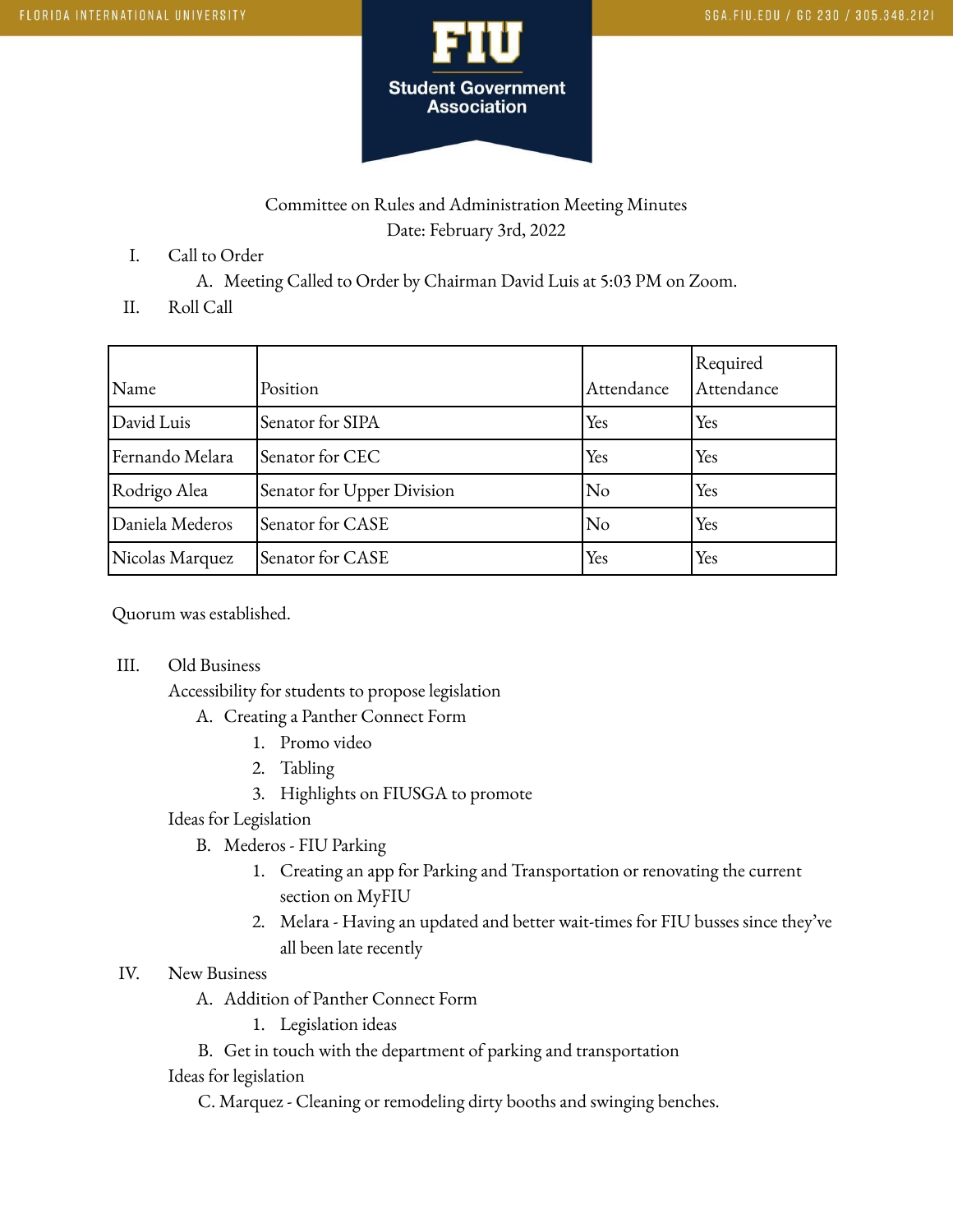D. Melara- Adding emergency kits at EC and a student health center office.

## S.B./S.R. 02 000

| Name            | Vote |
|-----------------|------|
| David Luis      |      |
| Fernando Melara |      |
| Rodrigo Alea    |      |
| Daniela Mederos |      |
|                 |      |

## S.B./S.R. 02 000

| Name            | Vote |
|-----------------|------|
| David Luis      |      |
| Fernando Melara |      |
| Rodrigo Alea    |      |
| Daniela Mederos |      |
|                 |      |

## S.B./S.R. 02 000

| Name            | Vote |
|-----------------|------|
| David Luis      |      |
| Fernando Melara |      |
| Rodrigo Alea    |      |
| Daniela Mederos |      |
|                 |      |

- V. Senate Leadership Reports
	- A. Senate President
		- 1. N/A
	- B. Senate President Pro-Tempore
		- 1. N/A